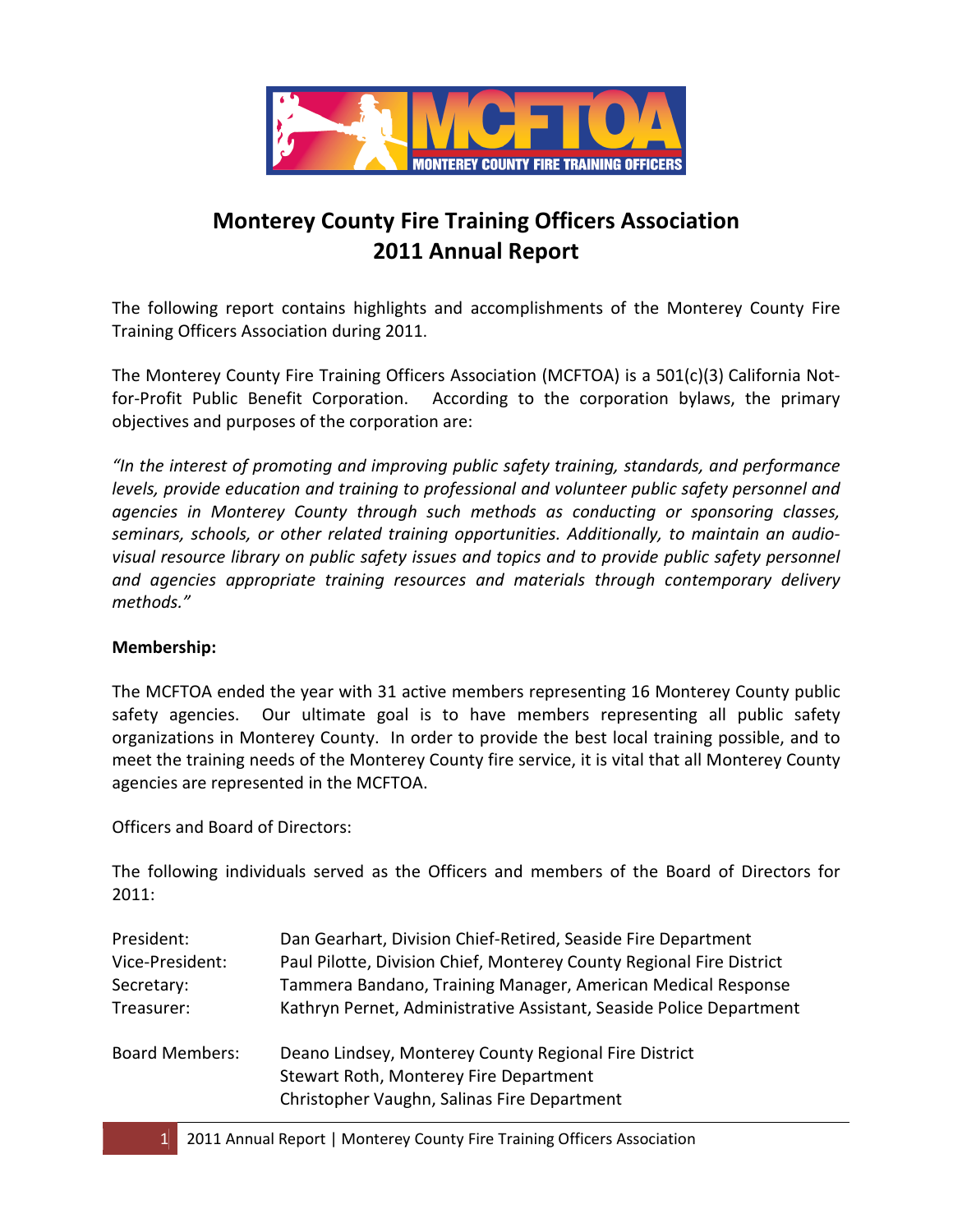In accordance with our bylaws, two Board of Directors meetings were held during 2011. These meetings were on April 7, 2011 and August 4, 2011. The purpose of the Board of Directors is to ensure the organization and officers are functioning in an appropriate manner by meeting the needs of the membership and at the same time fulfilling the overall purpose of the MCFTOA.

# Fire Library:

During 2011, we completed the transition of the Fire Library from the Monterey County Office of Education to the Monterey Peninsula College Public Safety Training Center. The transition included a complete inventory of the materials, purchasing two storage cabinets, and a new formal check-out procedure which includes a new check-out form. Additionally in 2011, a new auto extrication DVD series has been added to the inventory. A list of the available materials and the check-out form are available on our website.

# Bylaws Revision:

Being a California Public Benefit Not-for-Profit Corporation, the MCFTOA has an extensive set of corporate bylaws. In order to operate in an efficient manner, the bylaws must be up-to-date and reflect the current procedures and policies of the organization. After many reviews and considerable input, our bylaws were revised and put into effect on March 10, 2011.

# Nomination and Election Procedures:

According to our bylaws, Nomination and Election Procedures must be in place for the nomination and election of Officers and members of the Board of Directors. With this, a set of Nomination and Election Procedures were developed. After several reviews and revisions, our Nomination and Election Procedures were approved and adopted on April 14, 2011.

#### Website:

Since launching our website several years ago, we remain committed to making the site an effective training resource for the fire service community in Monterey County. We greatly improved the site during the past year with the expansion of our topic tabs, inclusion of an Event Calendar, and an enhanced photo gallery. Additionally, we have added a tab for the Fire Chiefs Association that now includes the Fire Chiefs Association Operations Manual and Communications Policies. Updates to the website are performed by our personnel which allows for continual improvement and revisions in a timely fashion.

#### Wildland Fire School:

Due to unfavorable weather conditions, a significant reduction in student registrations, and increased operating costs, we found it necessary to cancel our Wildland Fire School in 2011. This is the second year in a row where Wildland Fire School was cancelled.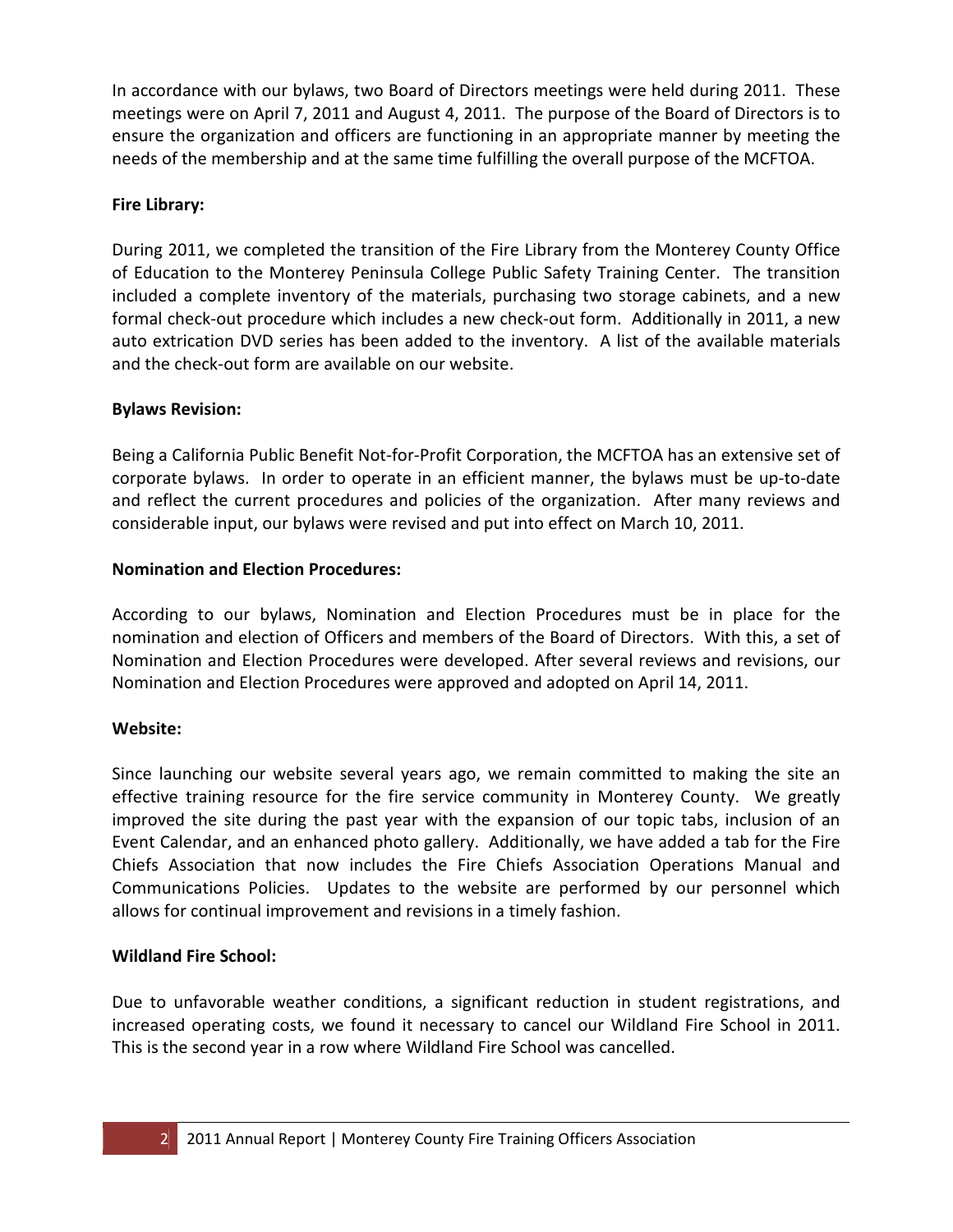Following the cancellation of the school, we spent a considerable amount of time assessing and evaluating the future of our Wildland Fire School. After extensive input and discussion, the decision was made to discontinue offering our four-day school until such a time as the economy will allow agencies to support the school through increased student registrations.

In place of the Wildland Fire School, we are planning to conduct several one-day Wildland Training Exercises available to the fire agencies within Monterey County and the surrounding operational area. We believe these wildland training opportunities will be beneficial to the fire service community in Monterey County as we prepare for the upcoming wildland fire season.

### Wildland Training Exercise:

On July 17, 2011, along with the Fort Hunter Liggett Fire Department, we supported a local oneday Wildland Training Exercise at the Fort Hunter Liggett Military Installation. Three Monterey County agencies and an agency from Santa Cruz County participated in the exercise. A total of four engine companies and 22 personnel received "hands-on" wildland training under "livefire" conditions. After meeting our desired training objectives for the day, we were able to support the Fort Hunter Liggett Fire Department with their prescribed burning program. Chief Chris Orman served as Incident Commander for the exercise, Chief Jeff Minetti was the liaison with the Fort Hunter Liggett Fire Department, Captain Dale Williams served as lead Instructor, and the MCFTOA assisted with Safety, logistical support, and provided a free lunch.

#### Training Needs Assessment:

In order to meet the fire service training needs within Monterey County, we conducted a Training Needs Assessment seeking input from local agencies on the types of training they would like to see made available. The assessment was completed in May 2011 and we received 33 responses to our survey. The results of the survey were made available to the Fire Chiefs Association on June 14, 2011 through our monthly status report. We hope to incorporate the more popular responses from the assessment into our future training plans.

#### Fireground Safety System Training Program:

Following the adoption of the Monterey County Fireground Safety System in July 2011, the MCFTOA was tasked with developing a Fireground Safety System Training Program available to Monterey County agencies. This project was completed in December 2011 and delivered to local fire agencies. The training program contains a new PowerPoint presentation and includes all the related documents associated with the Fireground Safety System. The training program is formatted on a CD and available free of charge to all fire service agencies in Monterey County.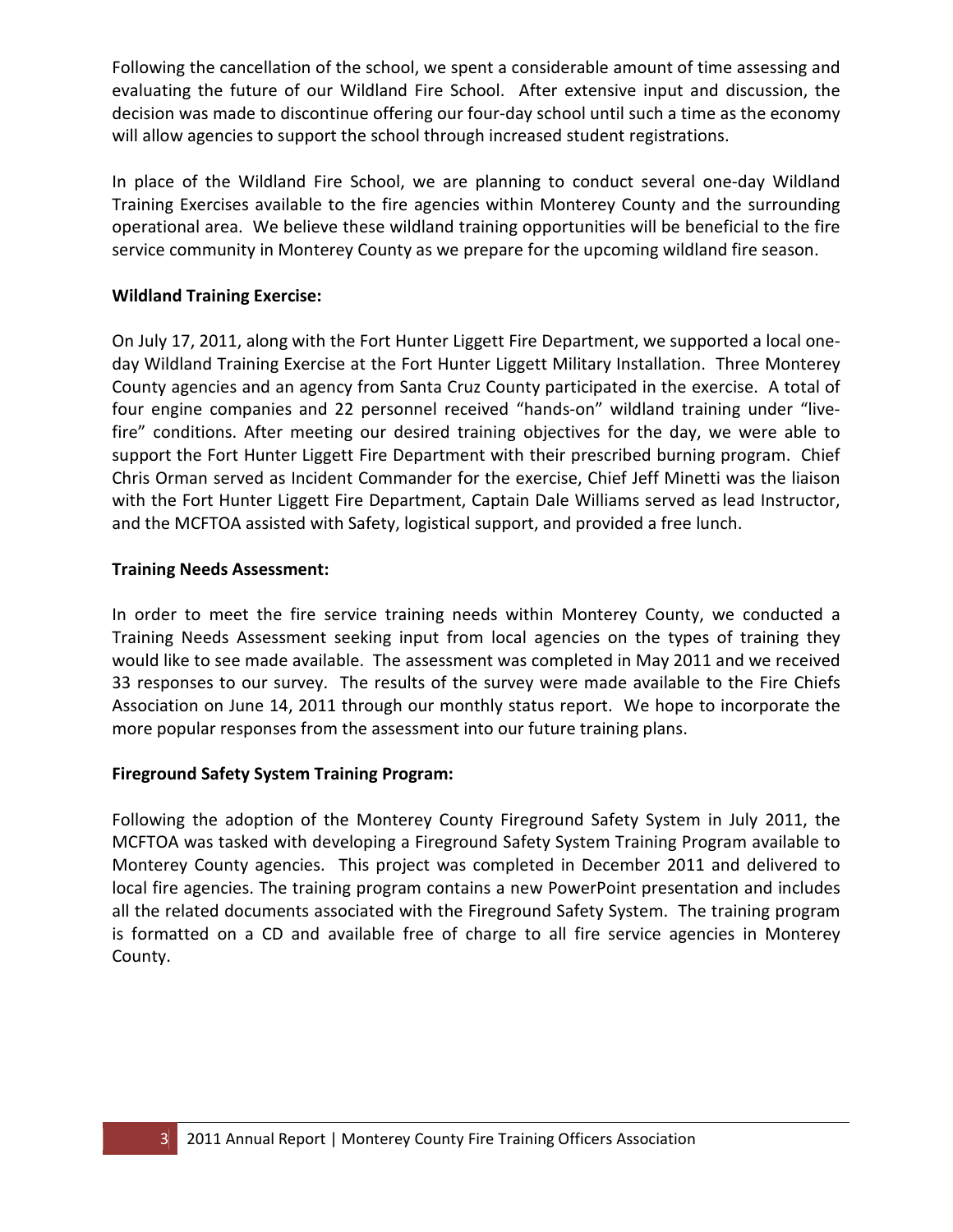#### Monterey County Fire Chiefs Association Operations Manual:

As mentioned earlier, the Fire Chiefs Association now has a dedicated page on the MCFTOA website. A sub-tab on this page is dedicated to the Fire Chiefs Association Operations Manual. After receiving approval from the Chiefs Association, and working with the Operations Committee, the entire Operations Manual, Volumes I and II, have been placed on our website. During this project, several of the documents were re-formatted for consistency and updated as needed. All the documents are in PDF format for ease of viewing and printing. Having the Operations Manual on the MCFTOA website allows for updates, revisions, and new documents to be posted and available in a timely fashion.

# Meeting Locations / Storage Site / Physical Address:

Beginning in January 2012, all future meetings of the MCFTOA will be at the Monterey Peninsula College Public Safety Training Center. Each month, an agency will host the membership meeting at the center. Additionally, the MPC Public Safety Training Center will be a storage site for our historical records and will serve as the physical address for the organization.

# MCFTOA "Polo" Style Shirts:

Following the redesign of our logo in 2010, we have invested in "polo" style shirts for the organization. This project was completed in 2011 and polo shirts bearing our "revised" logo are available to members of our organization.

#### Liability Insurance:

After concerns were raised about the lack of financial protection for the organization in the event of a claim filed against the corporation, the MCFTOA obtained both General Liability and Errors and Omissions insurance coverage. This coverage is renewed yearly and covers general liability and errors and omissions by officers and directors of the organization.

#### Social Media:

Since late in 2010, the MCFTOA has branched into social media by establishing and maintaining a Facebook page. The page is slowly becoming popular with 89 current "likes" and hundreds of weekly views. Along with regular postings about fire service related training opportunities or resources, the page has a photo gallery and often posts announcements concerning local fire service events.

Additionally, following our Wildland Fire School in 2009, we posted a video on YouTube capturing the highlights of the school. To date, the video has received 4,501 views. As social media is becoming more popular every day and is being embraced by the public safety community, we will continue to look for new ways of delivering and supporting training programs thought this new and popular resource.